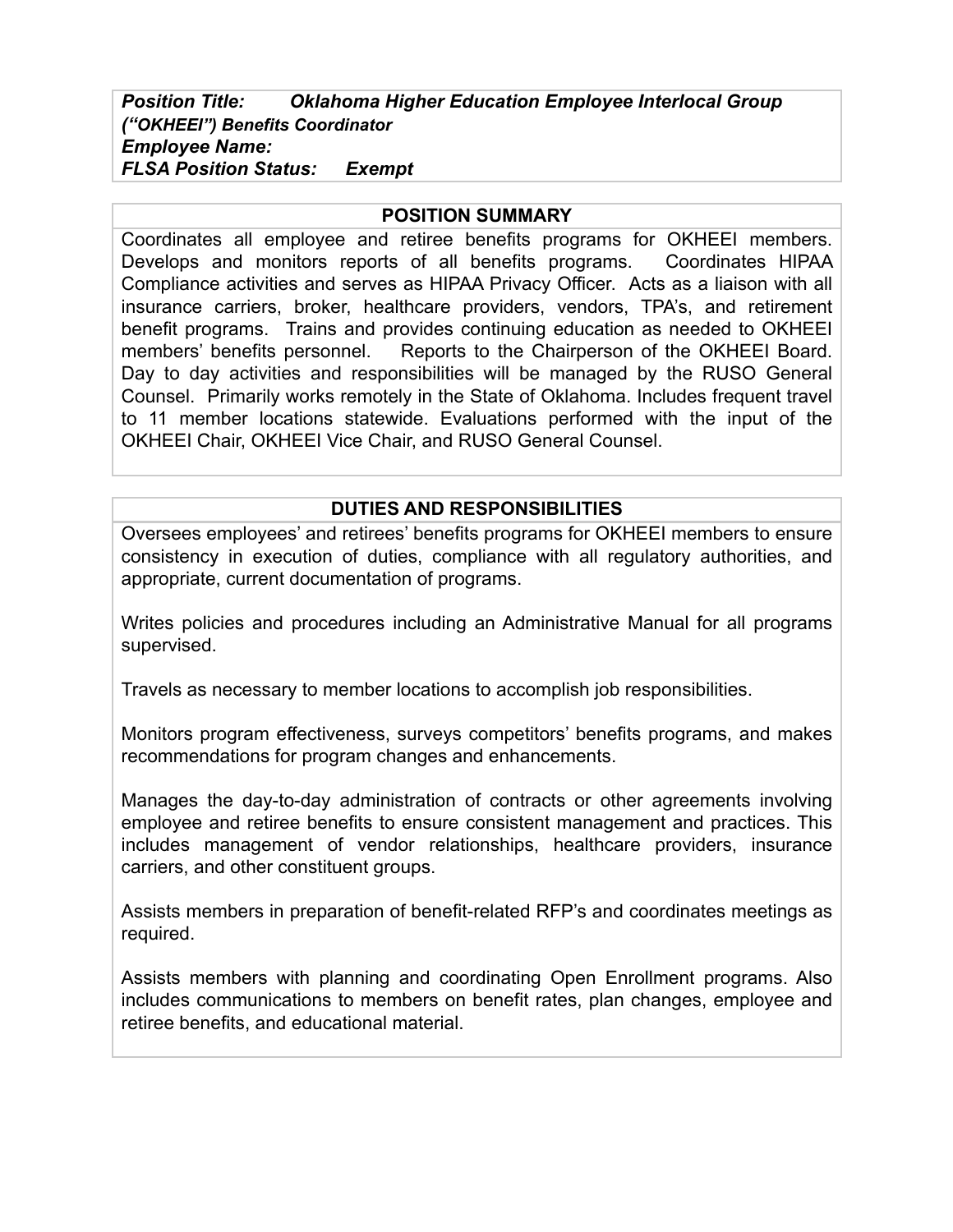# **OKHEEI BENEFITS COORDINATOR (Continued)**

### **DUTIES AND RESPONSIBILITIES (CONT'D)**

Facilitates communication between member institutions and benefit administration system to ensure accurate reporting and deduction processing.

Stays current on all pending or new legislation and compliance requirements.

Develops and monitors reports to ensure efficient administration of all benefit programs. Manages anticipated and unanticipated audits or reviews.

Works closely with OKHEEI's benefits broker.

Interacts with the OKHEEI Trustees and attends OKHEEI Board of Trustee meetings. Prepares and maintains Agendas, Minutes, Notices, and other required documents of said board meetings for compliance with the Oklahoma Open Meeting Act.

Responsible for training and continuing education for OKHEEI member benefits personnel.

Coordinates and reconciles deposits into the OKHEEI Trust from member institutions.

Responsible for premium and contribution remittances from OKHEEI Trust to insurance carriers/service providers.

Ensures each member institution submits timely reporting of benefit enrollment reports and reconciles with benefit administration system.

Serves as the staff member for the Oklahoma Higher Education Employee Interlocal Group.

Maintains the OKHEEI website.

Performs other related duties as assigned.

The duties listed in this job description are intended only as illustrations of the various types of work that may be performed. The omission of specific statements of duties does not exclude them from the position if the work is similar, related, or a logical assignment to the position.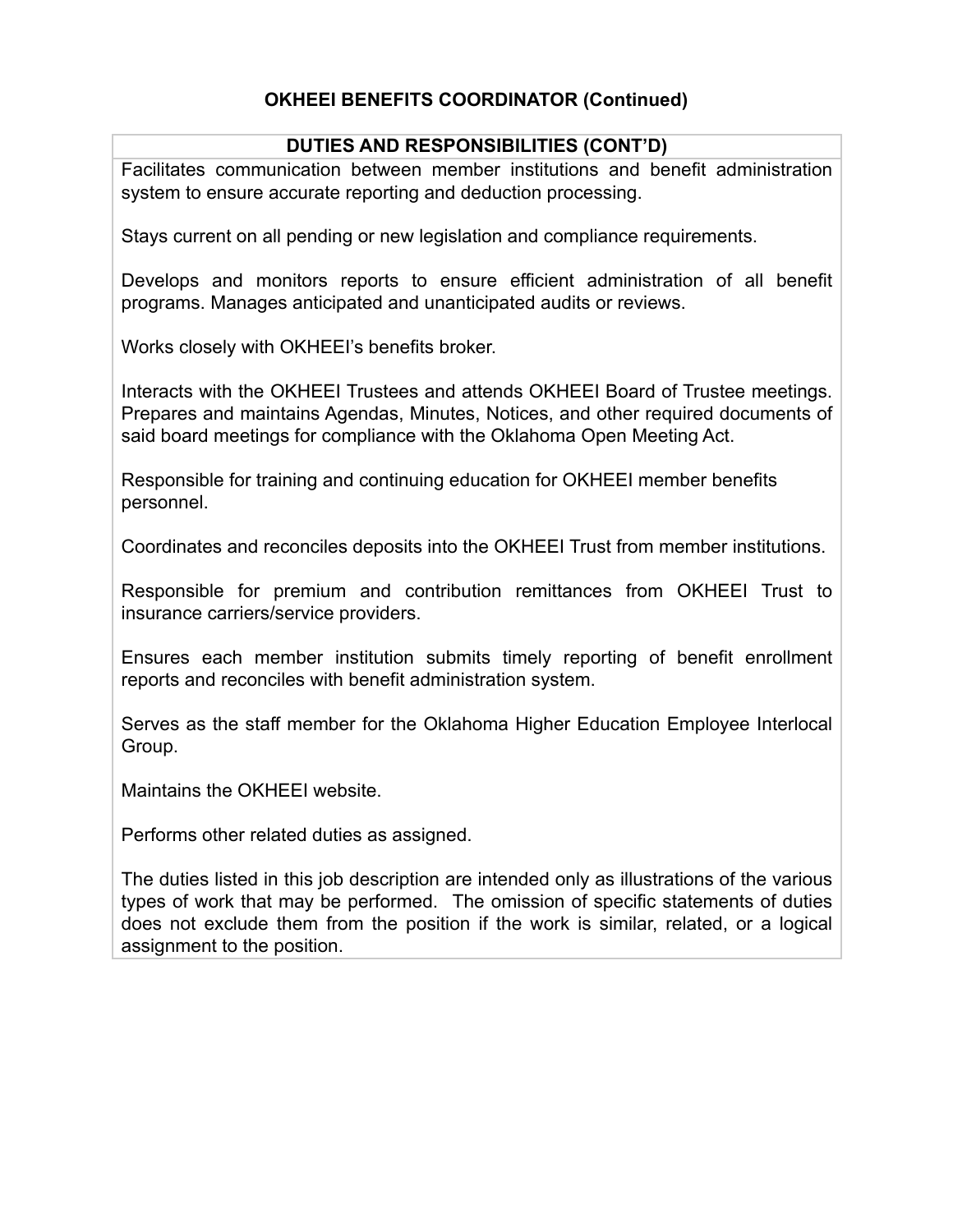#### **MINIMUM QUALIFICATIONS AND PHYSICAL DEMANDS**

Required: Minimum of 5 years benefits experience. Bachelor's degree in related field.

Physical Demands include repetitive movement of hands and fingers typing and/or writing and frequent standing and/or sitting. Regular physical attendance required. The physical demands and work environment described here are representative of those that must be met by an employee to successfully perform the essential functions of this job. Reasonable accommodations (in accordance with ADA requirements) may be made, upon request, to enable individuals with disabilities to perform essential functions.

Preferred: Bachelor's degree in related field. Experience in higher education benefits programs. Professional in Human Resource certification. Certified Employee Benefits Specialist designation. SHRM-CP or SHRM-SCP certified.

#### **KNOWLEDGE, SKILLS AND ABILITIES**

Excellent communication (both oral and written) and organizational skills. Good computer skills to include proficiency using Microsoft Office. Accuracy and attention to detail. Ability to provide excellent customer service. Must have multi-tasking skills and ability to work well under pressure. Must be able to maintain confidentiality. Great interpersonal skills and the ability to work effectively with a wide range of constituencies in a diverse community. Self-directed with the ability to work independently as well as with groups. Ability to travel.

#### **SAFETY AND ENVIRONMENTAL**

Safety is the responsibility of every employee; therefore, all employees will be trained to perform work safely. Should you feel inadequately trained to perform a certain procedure, immediately discuss the problem with your supervisor. You will be evaluated in the area of safety practices during evaluations. Working safely, following all appropriate rules and regulations for safety and the environment are a job requirement and an expectation for employment.